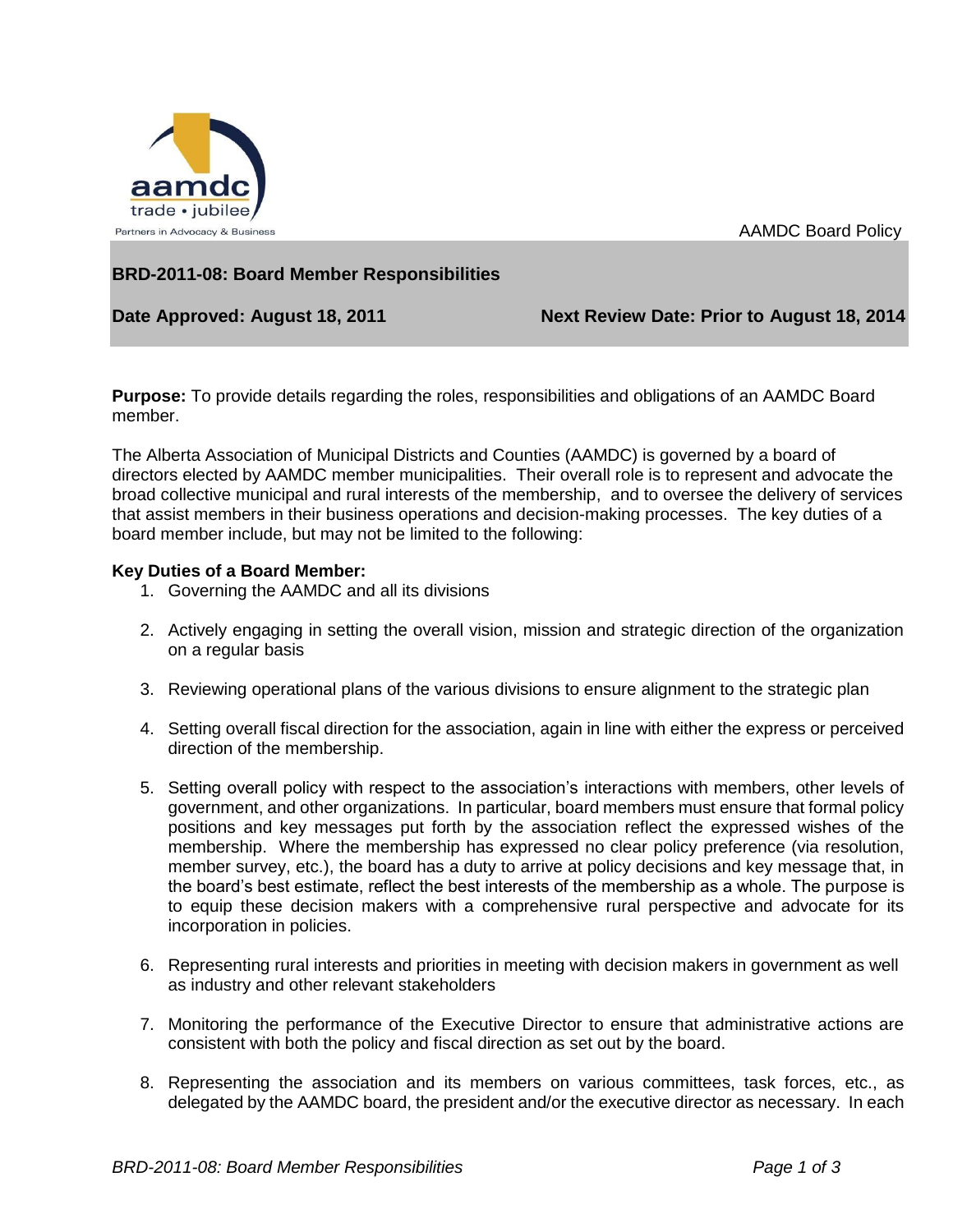case, board members are expected to represent the interests of the association as a whole, and to report back to the board on a timely basis with respect to any relevant information gained as a result of participating on the committee, task force, etc. Further, the board has an accountability to communicate those same findings back to the membership in a timely manner.

- 9. Taking a broad provincial perspective on issues presented, whether they individually have been elected by all members, or to represent a particular district. Those board members who have been elected to represent a particular district are of course expected to bring forward the concerns and perspectives of municipal councils within that district. However it is ultimately expected that each board member will consider every issue on the merits of its impacts on all AAMDC member municipalities.
- 10. Respecting the confidential nature of information which is often obtained as a result of membership on the board. The success of the AAMDC in representing rural and municipal interests is very clearly tied to the trust that has been established between the association and the provincial government. Board members are expected to respect that trust relationship, regardless of any personal political leanings.

## **In addition the roles and responsibilities noted above that apply equally to all board members, the following duties are specific to either the role of the president or vice president:**

- 1. As president, it is understood that some inherent responsibilities include chairing the AAMDC board of directors and serving as the official spokesman and media representative for the AAMDC's official position.
- 2. It is further understood that the vice president has the formalized role of carrying on the duties of the president in his or her absence.

## **Non Pecuniary Interests:**

- 1. Every Board member shall disclose on the Board member's Statement of Disclosure or otherwise under this policy, any position the Board member holds in an official capacity with any federal or provincial political party (whether registered and in good standing or otherwise).
- 2. A Board member shall disclose to the Board if the Board member announces intention to seek nomination as a candidate in an election under the Canada Elections Act, the Election Act (Alberta) or the Senatorial Selection Act (Alberta).
- 3. When a board member makes a disclosure under section 1, or announces an intention as set out in section 2 above, the Board member must, on an on-going basis, determine whether the activity referred to in section 1 or 2 above creates a conflict of interest for the Board member. If the Board member determines a conflict of interest has arisen, the board member must:
	- a. Notify the Board of the conflict;
	- b. Withdraw from any debate or discussion regarding the matter in conflict;
	- c. Abstain from voting on the matter in conflict;
	- d. Avoid influencing the voting on the matter in conflict;
	- e. Refrain from using the board member's position for any personal benefit in furtherance of the activity referred to in section 1; and
	- f. Where necessary, request a leave of absence or tender resignation